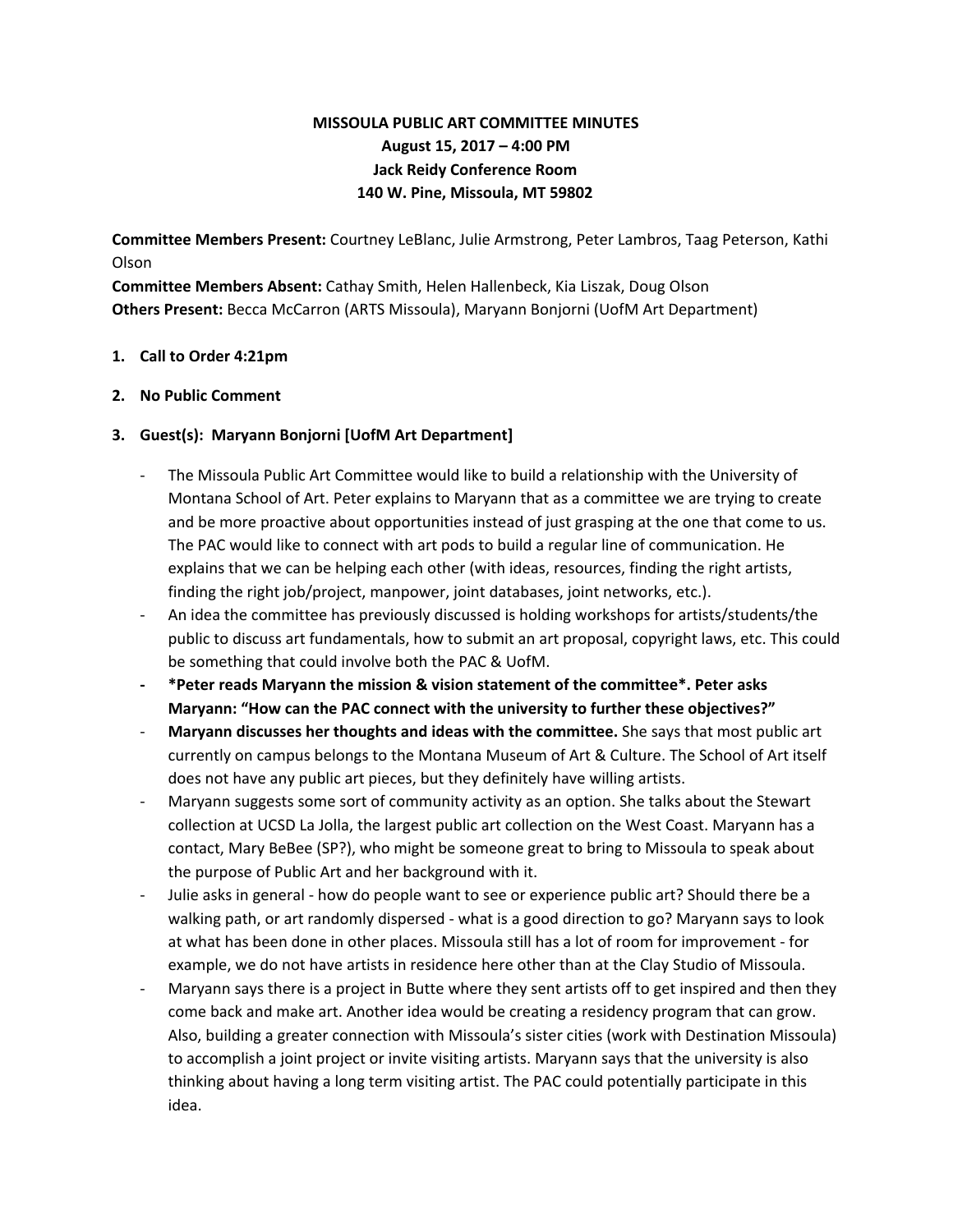- **WORKSHOPS/SEMINARS:** PAC & UofM could partner on holding workshops where professors or interested people teach attendants about submitting an art proposal, art fundamentals, copyright laws, etc. These seminars could be held quarterly.
- **STUDENTS DISPLAY ART:** The PAC & Maryann discuss finding temporary display spaces where certain types of student art can be put up (one space - 2D, another 3D, etc). This would be a wonderful opportunity for emerging artists and students to get their work out there, while also bumping up the professionalism involved so they get to experience a true taste of the public art world and process. Maryann says that the U has a network of Graduate students as well as upper level undergrads that can be leaders in this endeavor. We would acquire the students, have a designated space, and have them go through the entire process of applying through the committee. [The PAC would have real contracts for students/artists to fill out. It would include all responsibilities required]. One artist, for example, could be in a space and the space could simply rotate artists quarterly or every 4 months. Peter suggests we start with only indoor spaces, and eventually move to outdoor if we feel necessary. This project could really open student's eyes to public art.
- Maryann suggests locating temporary art locations/pop-ups. These exhibits could also correspond with workshops. For example, students could be required to attend a workshop to learn about an art proposal. Then, they would propose their art to the committee to be in a show (for example).
- If the PAC wanted a more permanent public art piece there of course would be heavy insurance and contracts involved in that process.
- Peter asks Maryann if the PAC and the University have an opportunity to fundraise together? Maryann says the university does not have a ton of funding, but yes, they have the ability.
- Kathi brings up Traffic Signal Boxes as another opportunity and that more students should apply. Maryann explains that yes, more students should apply. She has also heard that the TSB application has turned some artists off from applying.
- Maryann suggests that the PAC/Becca be in touch with Ed Morrissey, the Head of the Art School. This way Ed can be notified of PAC art calls and be posting things on Facebook as well as informing the staff.
- Maryann suggests that for this project it would helpful to follow deadlines within the semester (to be semester friendly). Therefore, the PAC should get rolling on finding spaces. A potential outdoor space for future reference is by the California Street Bridge. Also, with university connections, a sculpture walk might be a much more doable project down the line.
- Taag says that this UofM connection could be a whole other division of what the Public Art Committee does, which is supporting the interest of the public. It may require a subcommittee. Taag asks about the consideration of insurance. Julie suggests that we find locations first. Maryann says that if we designate a space and the kind of art that will be there, we won't have to tear up a location's walls in the process (one nail, stays in wall - just replace art).
- Maryann says the first week of December is when students are doing their final projects. This could be a way to have students turn in a final project & submit it to a PAC art call - and then they may be selected to get their work displayed by the PAC.
- **In summary, Maryann will be back on the September Agenda to continue this discussion and move it forward. Julie will look for spaces [city buildings] in which art can hang for 3-6months.**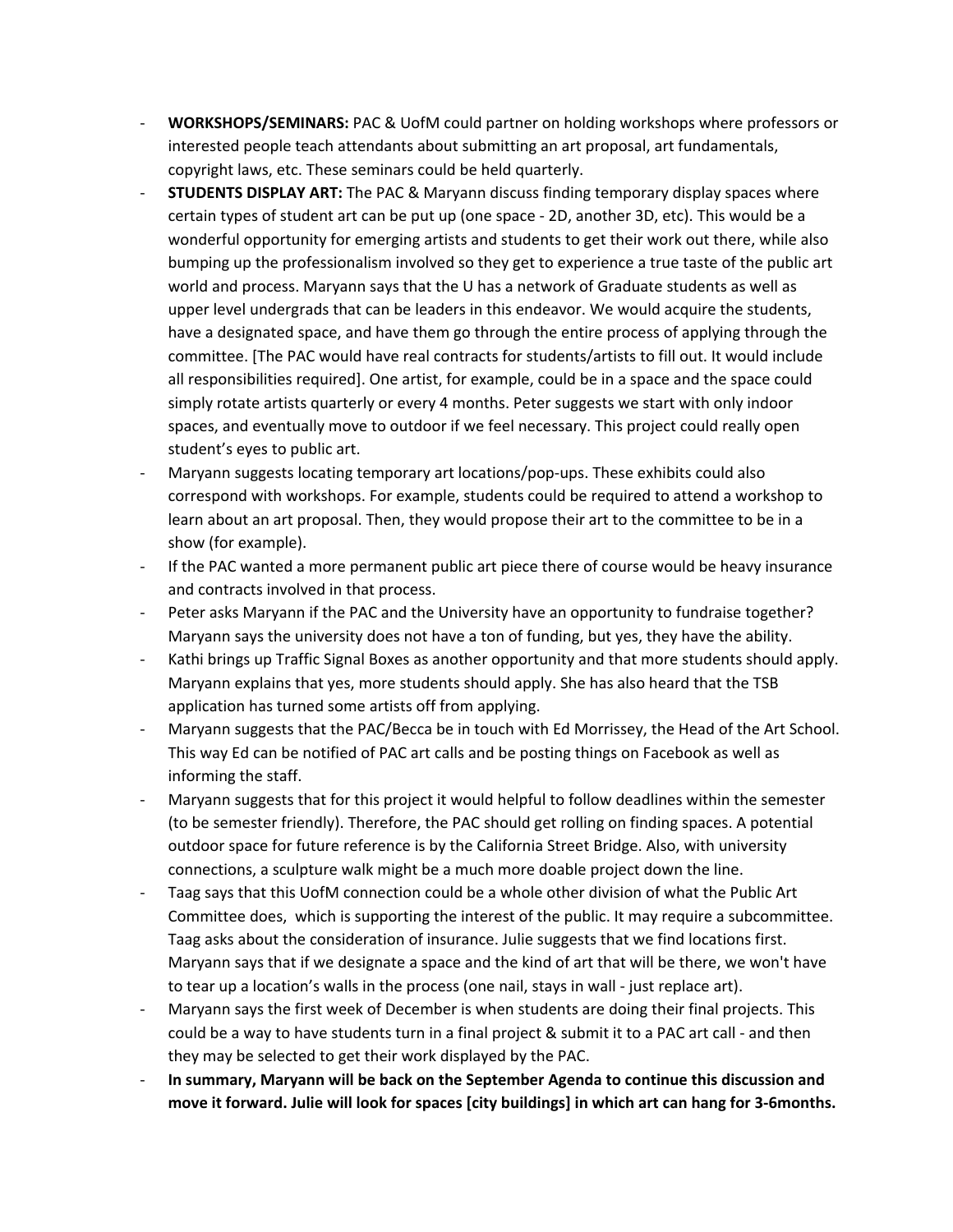**Maryann will write something up regarding the project/relationship and send it to Becca, who will then send it to the Committee. Once the idea is approved by the Committee, Maryann will put it through to the School of Art Faculty and see who is interested.**

## **4. Approval of Minutes**

- **a.** June 20, 2017 *Taag motions to approve June minutes. Courtney seconds. All are in favor. Minutes are approved.*
- **b.** July 18, 2017 Quorum not reached for those present at July meeting. Minutes tabled to September.

### **5. MCAT Documentary Update - Courtney**

- Courtney reminds the PAC that the MCAT Traffic Signal Box Documentary is being shown Friday September 8th, before "A River Runs Through It" at the North Missoula Outdoor Cinema. It will be shown 15 min before the film. The movie will begin at 8pm, so our documentary probably will begin around 7:45pm. The video was edited by Scott from MCAT and he did a wonderful job.
- Courtney also reminds the committee of the upcoming Wine Merchant opportunity. Courtney will be setting up and showing the documentary on a loop at the October First Friday (Oct. 6) at the Wine Merchant. This is another opportunity for the PAC to get its name out there and show this film.

## **6. Traffic Signal Box Update – Kathi**

- Kathi updates the committee on the TSB project: TSB artists have officially been selected and the artists have had their informational meeting.
- Kathi says that \$4500 is coming from neighborhood grants. That money should be transferred to finance and finance has been notified that they will have \$700 checks and contract for the artists. The TSB artists will be picking up their official checks and contracts Tuesday. The artists will be painting/vinyling their boxes on River City Roots Festival Weekend [Friday 8/25 - Wednesday 8/30]. The TSB dedication is at the Dana Gallery on September 1st, 6pm, First Friday. All are welcome and encouraged to attend.

## **7. Parking Meter Project Update - Becca**

- Becca informs the committee that the Parking Meters are officially installed on Higgins & Pine.
- Becca asks if the PAC is interested in doing any sort of press or public announcement regarding the Parking Meters? PAC says probably not because this phase of the project was led by ARTS Missoula.
- Parking Meter Project will be moved to September's agenda to gauge the PAC's thoughts on moving forward with a second phase.

### **8. Lighting for Perseverance & Passage Update - Taag**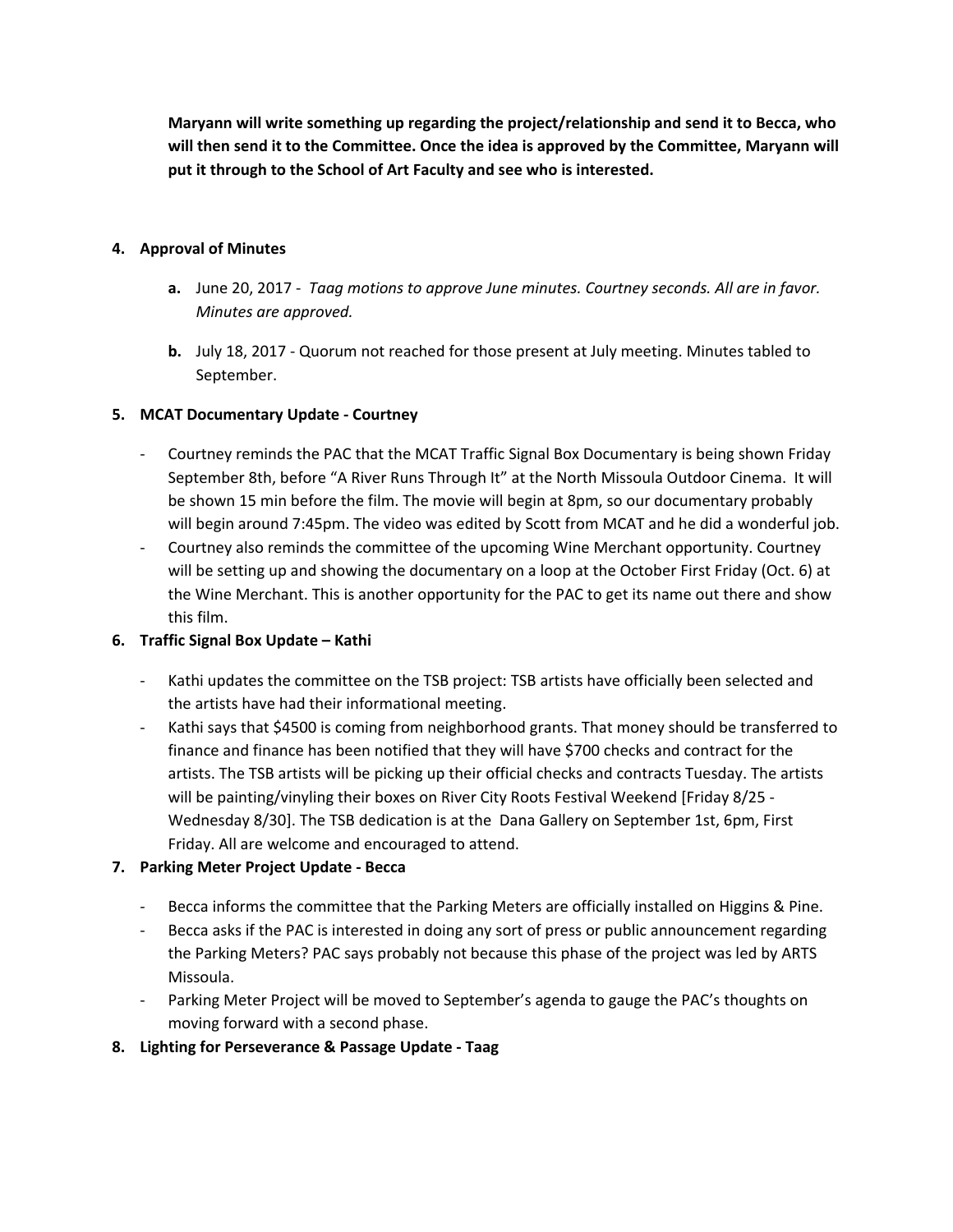- Taag updates the PAC on his progress with lighting the Ybarra sculpture. Taag says he has been working with Ellen Buchanan from the MRA, who may be able to financially support the lighting of the sculpture. Taag has also determined that the project plan efficiently passes the Dark Skies Ordinance. The next step is that Parks & Rec has to review it [Taag is meeting with Parks & Rec on Monday]. Then, Taag will continue with determining details such as electrical pricing, excavation, etc. Taag is planning on pitching the project to the MRA at their meeting in September. He has heard that all we may need to do is write them a letter.
- The lighting will enhance the piece greatly. Taag thinks realistically the project will not be 100% accomplished come Fall.

## **9. New Park, Parking Space Annual Art Project - Julie**

Topic is tabled to January 2018.

## **10. Kickstarter Fundraising Effort [December Letters] - Kathi**

Topic Tabled to September.

## **11. Artist's Freedom vs. Themed Work - Doug**

Doug is not present, topic tabled to September.

## **12. Yearly Goals Discussion [Catalog & Condition Reporting] - Peter**

- In depth yearly goals discussion will be tabled to September.
- Committee is glad to have had the opportunity and time during this meeting to speak with Maryann about UofM School of Art connection.
- PAC asks Becca how her progress has been on tasks. Becca speaks to committee about enewsletters, her progress on the website, and increasing engagement on Facebook & Website.
- PAC thinks the newsletters look good. Peter suggests that Becca can be providing links to the newsletters for their thoughts and if she doesn't hear back by a certain date, she will send them out. PAC gives Becca the go-ahead to release enews but if anything needs PAC approval, to run it by them first, before sending. Julie says if enewsletters align with any of the PAC's strategic goals, it should be ok.
- Peter suggests that he and Becca get together to have a discussion about upcoming agendas. Peter requests that Becca add a formal agenda topic next month to discuss chairmanship. Julie offers to help Becca with the website.

### **13. Becca Updates**

- On Wednesday, August 23rd at 5pm at the Missoula Community Theatre the PAC is invited to the Missoula Arts Connection.

### 14. **Announcements, News, or Upcoming Events**

No Announcements, News, or Upcoming Events

### 15. **No Comments**

### **16. Adjournment 6:07pm**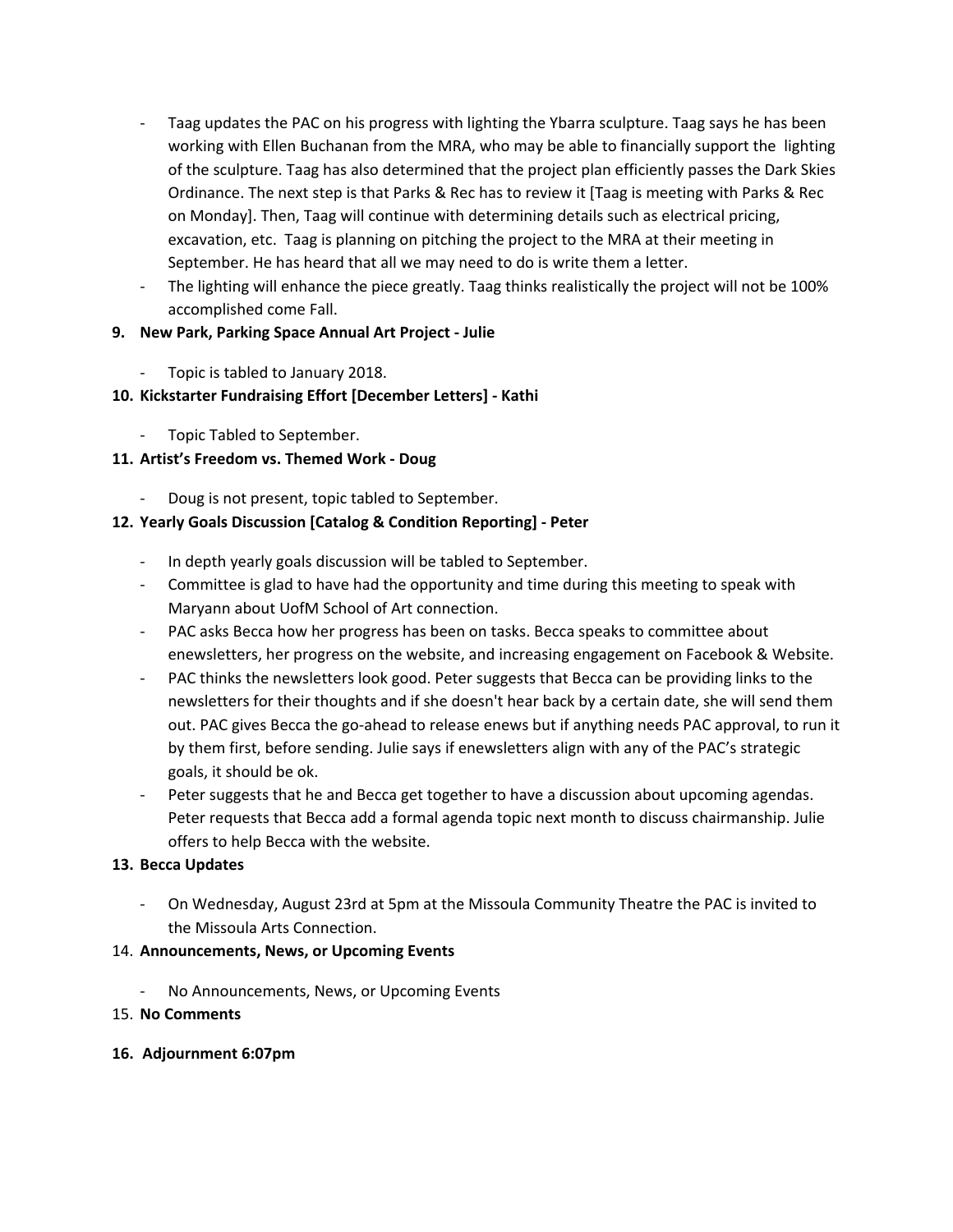**The City makes reasonable accommodations for any known disability that may interfere with a person's ability to participate in this meeting. People needing assistance should provide advanced notice to allow adequate time to make needed arrangements. Please call Heidi Bakula at (406) 552-6003 or write her at Mayor's office, 435 Ryman, Missoula, MT 59802 to make the request known.**

### **STRATEGIC PLANNING GOALS 2017-2019**

**Mission: The Public Art Committee affirms the city's role as an advocate to public art, fosters and enriches the aesthetic of the City of Missoula, values and promotes the contributions of artists to the community and furthers the objectives of Missoula City Ordinance 3221.**

**Vision: The Public Art Committee envisions a community where art and artists are valued, and where** public art is integrated into the fabric of our place, and enhances the quality of life of its citizens.

### **YEAR 1-2017**

#### **Outreach and Awareness**

- A. Create monthly marketing PSAs
- B. Improve website
- C. Begin public art education for artists
- D. Make quarterly reports to council
- E. Establish a more formal connection to U of M
- art department
- F. Engage in community feedback

### **Governance**

A. Actively invite native representation onto committee

- B. Bring accounting and professional reporting to A. Create a public art scavenger hunt council
- C. Create annual planning and follow plan
- D. Create a catalogue and condition report
- E. Intentional use of staff and chair time

### **Quality**

A. Increase art call submissions

### **Fundraising and Project Development**

- A. Pursue the idea of joining county
- B. Increase staff time
- C. Deepen our relationships to other Public Art

Committees for inspiration and funding ideas

- D. Actively seek out grant funding
- E. Enrich private/public partnerships

### **Projects**

- A. One big project per year- form committee
- B. Public Art Guide
- C. Parking meters
- D. Lighting for Crossings
- E. Lighting for Perseverance and Passage
- F. Traffic Signal Boxes

### **YEAR 2- 2018**

### **Outreach and Awareness**

- 
- B. Continued public art education for artists
- C. Create a friends of public art volunteer group
- D. Enrich relationships with local artists by holding artists events

### **Quality**

A. Hit maintenance harder

### **Fundraising and Project Development**

- A. Continue to increase staff time
- B. Enrich private and public partnerships

### **Projects**

A. One big project per year